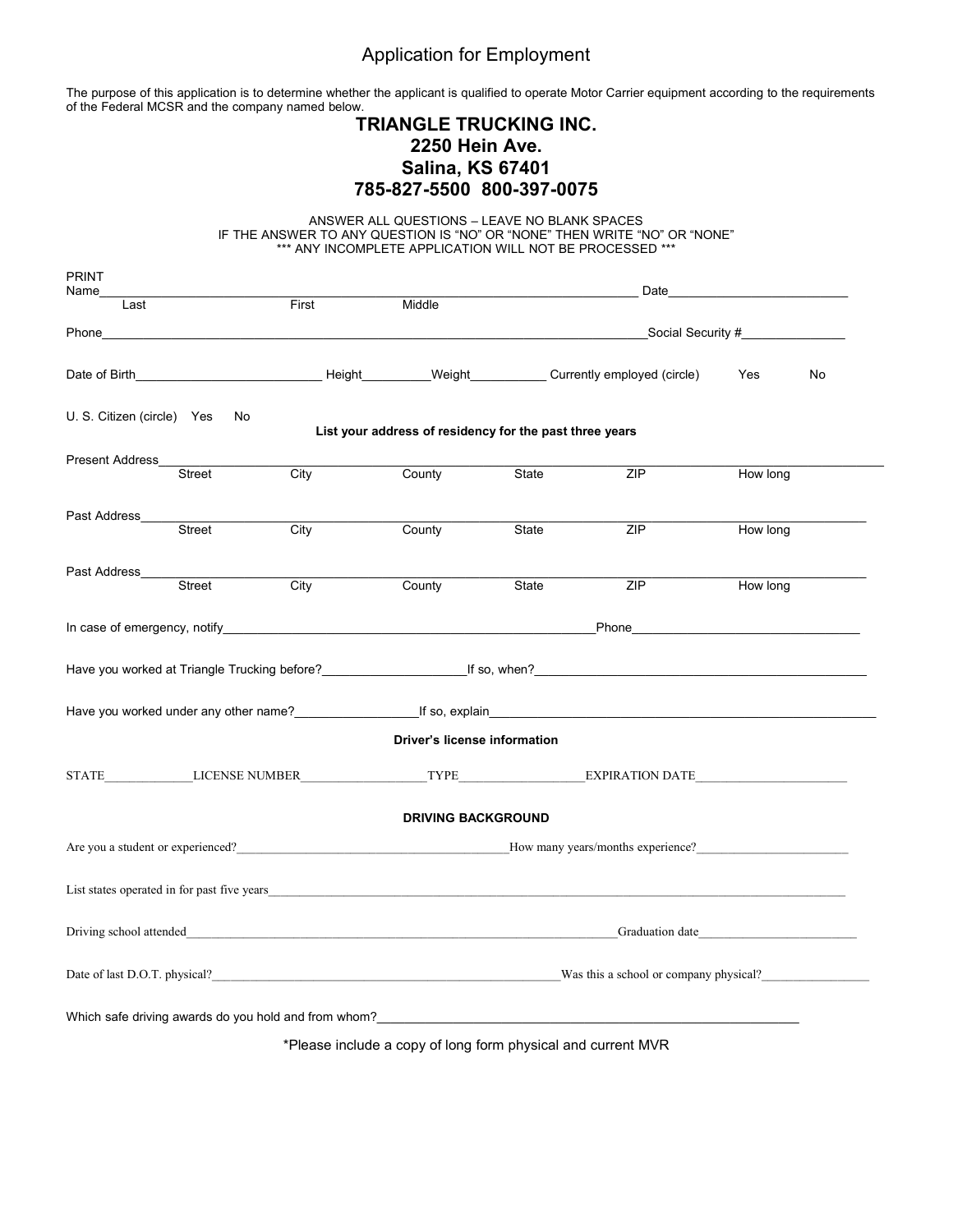#### **EMPLOYMENT HISTORY**

All drive applicants to drive in interstate commerce must provide the following information on all employers during the preceding 3 years. List complete mailing address, street number, city, state, and zip code.

Applicants to drive a commercial motor vehicle\* in intrastate or interstate commerce shall also provide an addition 7 years' information on those employers for whom the applicant operated such vehicle.

(NOTE: List employers in reverse order starting with the most recent. Add another sheet as necessary.)

|                                                                                                                                                                 | <b>EMPLOYER</b> |                     |                     | <b>DATE</b> |  |
|-----------------------------------------------------------------------------------------------------------------------------------------------------------------|-----------------|---------------------|---------------------|-------------|--|
| <b>NAME</b>                                                                                                                                                     |                 |                     | <b>FROM Month</b>   | Year        |  |
| <b>ADDRESS</b>                                                                                                                                                  |                 |                     | TO Month            | Year        |  |
| <b>CITY</b>                                                                                                                                                     | <b>STATE</b>    | ZIP                 | <b>POSITON HELD</b> |             |  |
| <b>CONTACT PERSON</b>                                                                                                                                           |                 | <b>PHONE NUMBER</b> | SALARY/WAGE         |             |  |
| WERE YOU SUBJECT TO THE FMCSRs** WHILE EMPLOYED?                                                                                                                |                 | No<br>Yes.          | REASON FOR LEAVING  |             |  |
| WAS YOUR JOB DESIGNATED AS A SAFETY-SENSITIVE FUNCTION IN ANY DOT-REGULATED MODE SUBJECT TO THE<br>DRUG AND ALCOHOL TESTING REQUIREMENTS OF 49 CFR PART 40? Yes |                 | No.                 |                     |             |  |

|                                                                                                 | <b>EMPLOYER</b> |      |                     |                           | <b>DATE</b> |
|-------------------------------------------------------------------------------------------------|-----------------|------|---------------------|---------------------------|-------------|
| <b>NAME</b>                                                                                     |                 |      |                     | <b>FROM Month</b>         | Year        |
| <b>ADDRESS</b>                                                                                  |                 |      |                     | TO Month                  | Year        |
| <b>CITY</b>                                                                                     | <b>STATE</b>    |      | <b>ZIP</b>          | <b>POSITON HELD</b>       |             |
| <b>CONTACT PERSON</b>                                                                           |                 |      | <b>PHONE NUMBER</b> | SALARY/WAGE               |             |
| WERE YOU SUBJECT TO THE FMCSRs** WHILE EMPLOYED?                                                |                 | Yes. | No                  | <b>REASON FOR LEAVING</b> |             |
| WAS YOUR JOB DESIGNATED AS A SAFETY-SENSITIVE FUNCTION IN ANY DOT-REGULATED MODE SUBJECT TO THE |                 |      |                     |                           |             |
| DRUG AND ALCOHOL TESTING REQUIREMENTS OF 49 CFR PART 40? Yes                                    |                 | No.  |                     |                           |             |

|                                                                                                                                                                        | <b>EMPLOYER</b>           |                     |                     | <b>DATE</b> |
|------------------------------------------------------------------------------------------------------------------------------------------------------------------------|---------------------------|---------------------|---------------------|-------------|
| <b>NAME</b>                                                                                                                                                            |                           |                     | <b>FROM Month</b>   | Year        |
| <b>ADDRESS</b>                                                                                                                                                         |                           |                     | TO Month            | Year        |
| <b>CITY</b>                                                                                                                                                            | <b>STATE</b>              | ZIP                 | <b>POSITON HELD</b> |             |
| <b>CONTACT PERSON</b>                                                                                                                                                  |                           | <b>PHONE NUMBER</b> | SALARY/WAGE         |             |
| WERE YOU SUBJECT TO THE FMCSRs** WHILE EMPLOYED?                                                                                                                       | <b>REASON FOR LEAVING</b> |                     |                     |             |
| WAS YOUR JOB DESIGNATED AS A SAFETY-SENSITIVE FUNCTION IN ANY DOT-REGULATED MODE SUBJECT TO THE<br>DRUG AND ALCOHOL TESTING REQUIREMENTS OF 49 CFR PART 40? Yes<br>No. |                           |                     |                     |             |

|                                                                                                 | <b>EMPLOYER</b> |                     |                           | <b>DATE</b> |
|-------------------------------------------------------------------------------------------------|-----------------|---------------------|---------------------------|-------------|
| <b>NAME</b>                                                                                     |                 |                     | <b>FROM Month</b>         | Year        |
| <b>ADDRESS</b>                                                                                  |                 |                     | TO Month                  | Year        |
| <b>CITY</b>                                                                                     | <b>STATE</b>    | ZIP                 | POSITON HELD              |             |
| <b>CONTACT PERSON</b>                                                                           |                 | <b>PHONE NUMBER</b> | SALARY/WAGE               |             |
| WERE YOU SUBJECT TO THE FMCSRs** WHILE EMPLOYED?                                                |                 | No<br>Yes.          | <b>REASON FOR LEAVING</b> |             |
| WAS YOUR JOB DESIGNATED AS A SAFETY-SENSITIVE FUNCTION IN ANY DOT-REGULATED MODE SUBJECT TO THE |                 |                     |                           |             |
| DRUG AND ALCOHOL TESTING REQUIREMENTS OF 49 CFR PART 40? Yes                                    |                 | No.                 |                           |             |

\*Includes vehicles having a GVWR of 26,001 pounds or more, vehicles designed to transport 15 or more passengers, or any size vehicle used to transport hazardous materials in a quantity requiring placarding.

\*\*The Federal Motor Carrier Safety Regulations (FMCSR's) apply to anyone operating a motor vehicle on a highway in interstate commerce to transport passengers or property when the vehicle: (1) weighs or has a GVWR of 10,001 pounds or more, (2) is designed or used to transport 9 or more passengers, OR (3) is of any size and is used to transport hazardous materials in any quantity requiring placarding.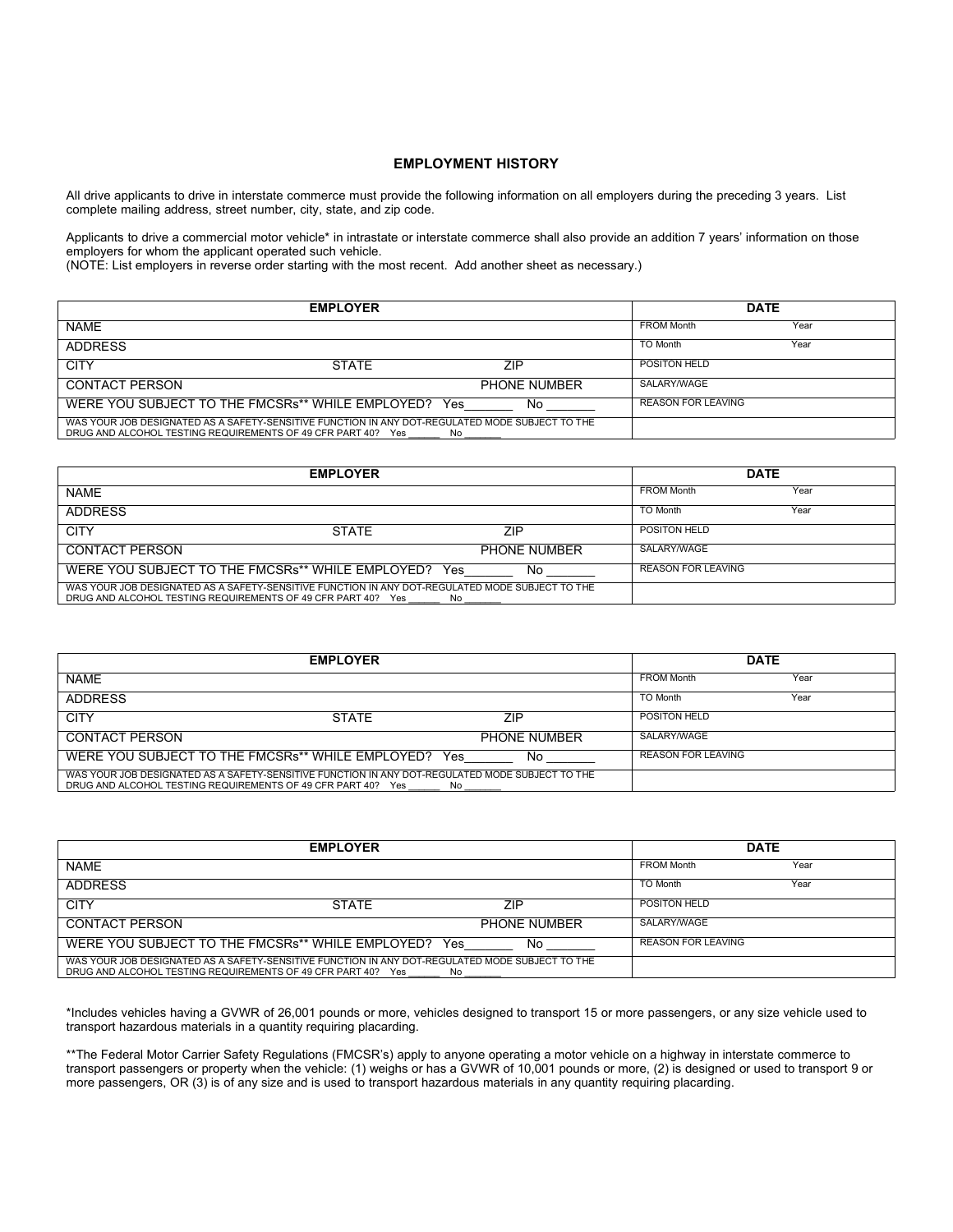#### **EMPLOYMENT HISTORY**

All drive applicants to drive in interstate commerce must provide the following information on all employers during the preceding 3 years. List complete mailing address, street number, city, state, and zip code.

Applicants to drive a commercial motor vehicle\* in intrastate or interstate commerce shall also provide an addition 7 years' information on those employers for whom the applicant operated such vehicle.

(NOTE: List employers in reverse order starting with the most recent. Add another sheet as necessary.)

| <b>EMPLOYER</b>                                                                                                                                                        |                           |                     | <b>DATE</b>         |      |
|------------------------------------------------------------------------------------------------------------------------------------------------------------------------|---------------------------|---------------------|---------------------|------|
| <b>NAME</b>                                                                                                                                                            |                           |                     | <b>FROM Month</b>   | Year |
| <b>ADDRESS</b>                                                                                                                                                         |                           |                     | TO Month            | Year |
| <b>CITY</b>                                                                                                                                                            | <b>STATE</b>              | ZIP                 | <b>POSITON HELD</b> |      |
| <b>CONTACT PERSON</b>                                                                                                                                                  |                           | <b>PHONE NUMBER</b> | SALARY/WAGE         |      |
| WERE YOU SUBJECT TO THE FMCSRs** WHILE EMPLOYED? Yes                                                                                                                   | <b>REASON FOR LEAVING</b> |                     |                     |      |
| WAS YOUR JOB DESIGNATED AS A SAFETY-SENSITIVE FUNCTION IN ANY DOT-REGULATED MODE SUBJECT TO THE<br>DRUG AND ALCOHOL TESTING REQUIREMENTS OF 49 CFR PART 40? Yes<br>No. |                           |                     |                     |      |

|                                                                                                                                                                 | <b>EMPLOYER</b> |              |                    | <b>DATE</b> |
|-----------------------------------------------------------------------------------------------------------------------------------------------------------------|-----------------|--------------|--------------------|-------------|
| <b>NAME</b>                                                                                                                                                     |                 |              | <b>FROM Month</b>  | Year        |
| ADDRESS                                                                                                                                                         |                 |              | TO Month           | Year        |
| <b>CITY</b>                                                                                                                                                     | <b>STATE</b>    | ZIP          | POSITON HELD       |             |
| <b>CONTACT PERSON</b>                                                                                                                                           |                 | PHONE NUMBER | SALARY/WAGE        |             |
| WERE YOU SUBJECT TO THE FMCSRs** WHILE EMPLOYED?                                                                                                                |                 | No<br>Yes    | REASON FOR LEAVING |             |
| WAS YOUR JOB DESIGNATED AS A SAFETY-SENSITIVE FUNCTION IN ANY DOT-REGULATED MODE SUBJECT TO THE<br>DRUG AND ALCOHOL TESTING REQUIREMENTS OF 49 CFR PART 40? Yes |                 | No.          |                    |             |

| <b>EMPLOYER</b>                                                                                                                                                 |              |                     | <b>DATE</b>               |      |
|-----------------------------------------------------------------------------------------------------------------------------------------------------------------|--------------|---------------------|---------------------------|------|
| <b>NAME</b>                                                                                                                                                     |              |                     | <b>FROM Month</b>         | Year |
| ADDRESS                                                                                                                                                         |              |                     | <b>TO Month</b>           | Year |
| <b>CITY</b>                                                                                                                                                     | <b>STATE</b> | <b>ZIP</b>          | <b>POSITON HELD</b>       |      |
| <b>CONTACT PERSON</b>                                                                                                                                           |              | <b>PHONE NUMBER</b> | SALARY/WAGE               |      |
| WERE YOU SUBJECT TO THE FMCSRs** WHILE EMPLOYED?                                                                                                                |              | Yes<br>No           | <b>REASON FOR LEAVING</b> |      |
| WAS YOUR JOB DESIGNATED AS A SAFETY-SENSITIVE FUNCTION IN ANY DOT-REGULATED MODE SUBJECT TO THE<br>DRUG AND ALCOHOL TESTING REQUIREMENTS OF 49 CFR PART 40? Yes |              | No.                 |                           |      |

| <b>EMPLOYER</b>                                                                                                                                                 |              |                     |                           | <b>DATE</b> |  |
|-----------------------------------------------------------------------------------------------------------------------------------------------------------------|--------------|---------------------|---------------------------|-------------|--|
| <b>NAME</b>                                                                                                                                                     |              |                     | <b>FROM Month</b>         | Year        |  |
| <b>ADDRESS</b>                                                                                                                                                  |              |                     | TO Month                  | Year        |  |
| <b>CITY</b>                                                                                                                                                     | <b>STATE</b> | 7IP                 | <b>POSITON HELD</b>       |             |  |
| <b>CONTACT PERSON</b>                                                                                                                                           |              | <b>PHONE NUMBER</b> | SALARY/WAGE               |             |  |
| WERE YOU SUBJECT TO THE FMCSRs** WHILE EMPLOYED?                                                                                                                |              | No<br>Yes.          | <b>REASON FOR LEAVING</b> |             |  |
| WAS YOUR JOB DESIGNATED AS A SAFETY-SENSITIVE FUNCTION IN ANY DOT-REGULATED MODE SUBJECT TO THE<br>DRUG AND ALCOHOL TESTING REQUIREMENTS OF 49 CFR PART 40? Yes |              | No.                 |                           |             |  |

\*Includes vehicles having a GVWR of 26,001 pounds or more, vehicles designed to transport 15 or more passengers, or any size vehicle used to transport hazardous materials in a quantity requiring placarding.

\*\*The Federal Motor Carrier Safety Regulations (FMCSR's) apply to anyone operating a motor vehicle on a highway in interstate commerce to transport passengers or property when the vehicle: (1) weighs or has a GVWR of 10,001 pounds or more, (2) is designed or used to transport 9 or more passengers, OR (3) is of any size and is used to transport hazardous materials in any quantity requiring placarding.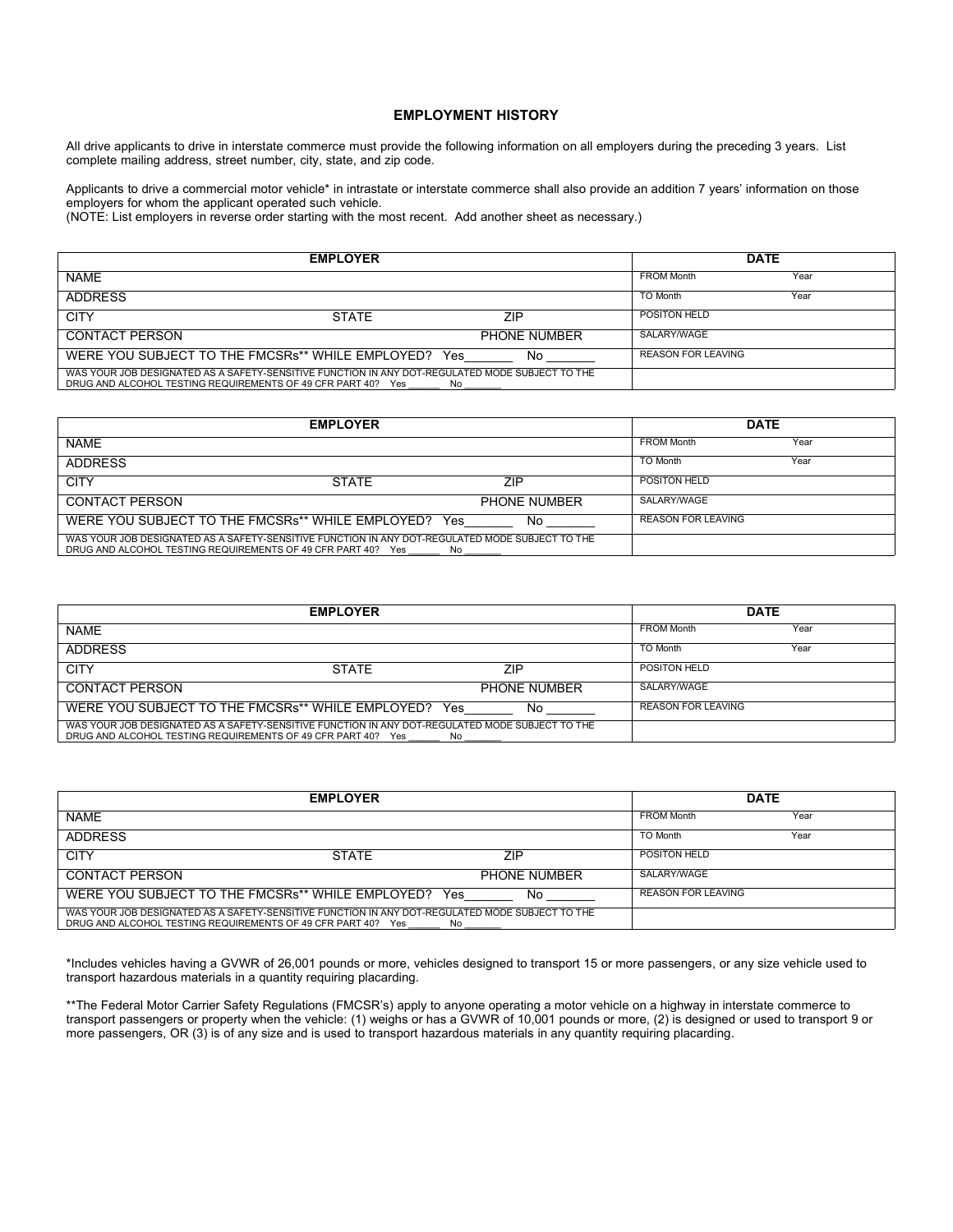### *Driver, sign and date only. Do not complete any part of this form.*

## **EMPLOYMENT WORK HISTORY SHEET**

Triangle Trucking, INC. 2250 Hein Ave. Salina, KS 67401-8114 Phone: 785-827-5500; 800-397-0075 Fax: 785-823-9605

Request for past work history & drug/alcohol results on the following individual.

| Individual's name                                        |                                                                                                                                                                                                                               |  |                                                                                                                                   | Individual's social security number                                                         |     |                                                                        |      |
|----------------------------------------------------------|-------------------------------------------------------------------------------------------------------------------------------------------------------------------------------------------------------------------------------|--|-----------------------------------------------------------------------------------------------------------------------------------|---------------------------------------------------------------------------------------------|-----|------------------------------------------------------------------------|------|
| Company name                                             |                                                                                                                                                                                                                               |  |                                                                                                                                   | Name of person supplying information (signature)                                            |     |                                                                        | Date |
| Company address                                          |                                                                                                                                                                                                                               |  |                                                                                                                                   | Name of person supplying information (print)                                                |     |                                                                        |      |
|                                                          |                                                                                                                                                                                                                               |  | Period(s) of employment                                                                                                           |                                                                                             |     |                                                                        |      |
|                                                          | Start date: Start date: Start date: Start date: Start date: Start date: Start date: Start date: Start date: Start date: Start date: Start date: Start date: Start date: Start date: Start date: Start date: Start date: Start |  |                                                                                                                                   |                                                                                             |     |                                                                        |      |
|                                                          | End date: the contract of the contract of the contract of the contract of the contract of the contract of the contract of the contract of the contract of the contract of the contract of the contract of the contract of the |  | End date: ___________________________________ End date: ________________________                                                  |                                                                                             |     |                                                                        |      |
| Job Title<br><b>OTR</b><br>Local<br>Regional<br>Co-drive | <b>Equipment operated</b><br>Van<br>Flatbed<br>Reefer<br>Tanker                                                                                                                                                               |  | Work history (Circle all that apply)<br>Work record<br>Satisfactory<br>Unsatisfactory<br>Operational problem<br>Safety violations | <b>Reason for leaving</b><br>Quit with notice<br>Quit without notice<br>Terminated<br>Other |     | <b>Eligible for rehire</b><br>Yes<br><b>No</b><br>Upon review<br>Other |      |
|                                                          | Total number of preventable:<br>Details (Please describe DOT or non-DOT):                                                                                                                                                     |  | Accident/Incident history for past three years                                                                                    | Total number of non-preventable:<br>Details (Please describe DOT or non-DOT):               |     |                                                                        |      |
| 1)                                                       | Has this individual had an alcohol test with a confirmed BAC of 0.04 or greater?                                                                                                                                              |  | Controlled substance/alcohol testing history for past three years                                                                 |                                                                                             | Yes | No                                                                     |      |
| 2)                                                       | Has this individual had a positive controlled substance test?                                                                                                                                                                 |  |                                                                                                                                   |                                                                                             | Yes | No                                                                     |      |
| 3)                                                       | Has this individual refused (which includes verified adulterated or substituted results) a<br>Yes<br>No<br>controlled substance test and/or alcohol test?                                                                     |  |                                                                                                                                   |                                                                                             |     |                                                                        |      |
| 4)                                                       | have you received information from a previous employer that this individual violated any DOT<br>Yes<br>No<br>drug and/or alcohol related regulations?                                                                         |  |                                                                                                                                   |                                                                                             |     |                                                                        |      |
|                                                          | If "Yes" to any questions above, please list following information regarding SAP.                                                                                                                                             |  |                                                                                                                                   |                                                                                             |     |                                                                        |      |
| Name                                                     | <u> 1989 - Johann John Stone, mars eta bainar eta bainar eta baina eta baina eta baina eta baina eta baina eta b</u>                                                                                                          |  |                                                                                                                                   |                                                                                             |     |                                                                        |      |
| Address                                                  |                                                                                                                                                                                                                               |  |                                                                                                                                   |                                                                                             |     |                                                                        |      |
|                                                          |                                                                                                                                                                                                                               |  |                                                                                                                                   |                                                                                             |     |                                                                        |      |

I understand that the above information is required by the Department of Transportation and in connection with my application for qualification with TRIANGLE TRUCKING INC, I authorize my past employers to release information detailed above concerning dates of employment, accident history and work performance. This also includes drug and alcohol testing violations, refusals or verified adulterated or substituted results and/or inquiris for the preceeding three years.

Applicant's signature example of the state of the state of the state of the state of the state of the state of the state of the state of the state of the state of the state of the state of the state of the state of the sta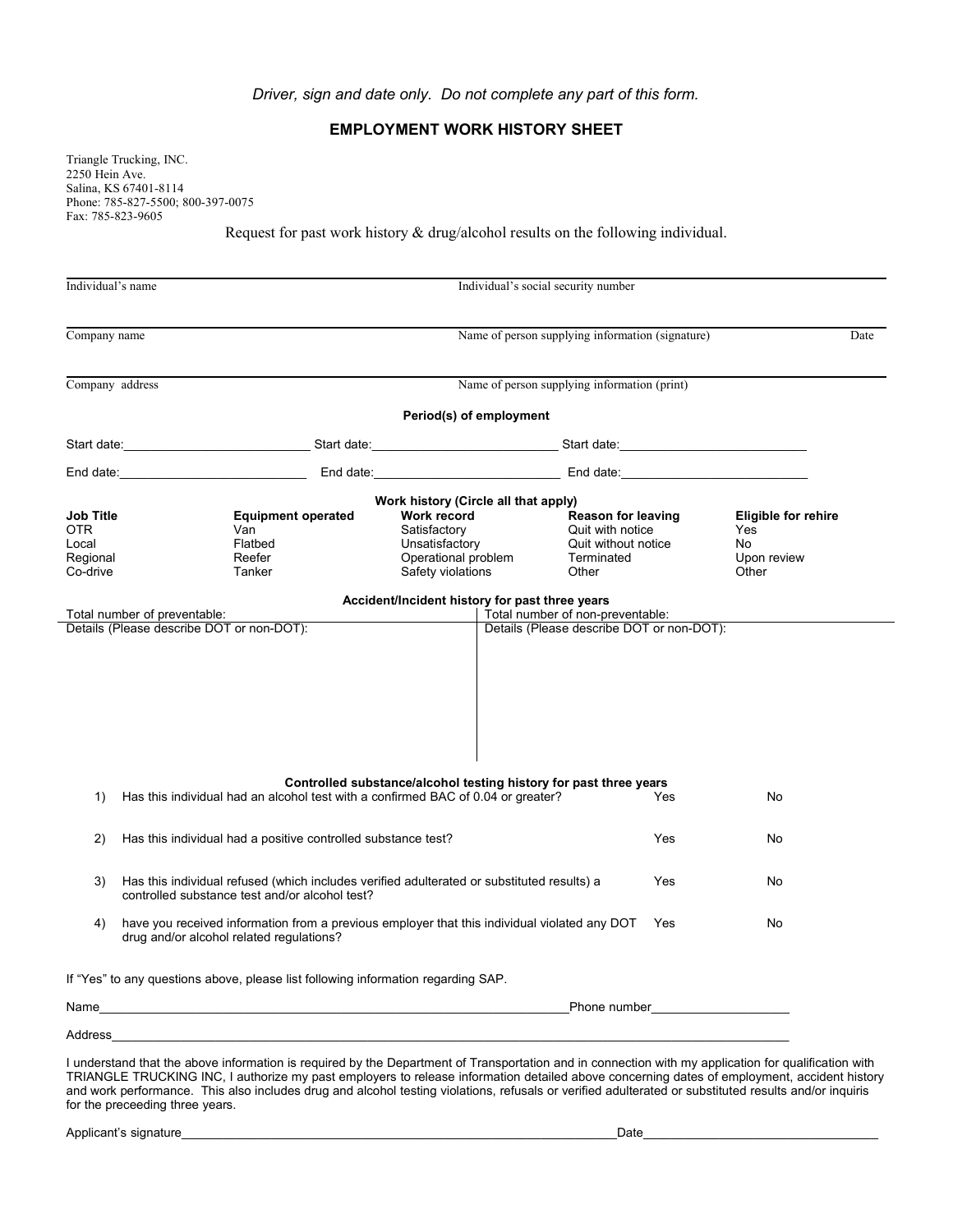# PLEASE ANSWER ALL QUESTIONS

| MEDICAL HISTORY                                                                                                                   |  | YES NO MEDICAL HISTORY                                                                                                                     | YES NO |  |
|-----------------------------------------------------------------------------------------------------------------------------------|--|--------------------------------------------------------------------------------------------------------------------------------------------|--------|--|
| Have you ever been refused employment as a long distance<br>truck driver because of your health?                                  |  | Do you now or have you in the past had difficulties with<br>rheumatic, arthritic, orthopedic, muscular, neuromuscular                      |        |  |
| Were you ever rejected for or discharged from the Armed                                                                           |  | or vascular disease?                                                                                                                       |        |  |
| Forces because of disability which would impair your ability to                                                                   |  | Do you have epilepsy or a history of epilepsy?                                                                                             |        |  |
| work as a long distance truck driver?                                                                                             |  | Have you received a waiver under §391.49 of the Federal                                                                                    |        |  |
| Have you ever been treated for back problems?                                                                                     |  | Motor Carrier Safety Regulations for any of these<br>conditions?                                                                           |        |  |
| Have you ever had back surgery?                                                                                                   |  |                                                                                                                                            |        |  |
| Have you ever been treated by a chiropractor?                                                                                     |  | PERSONAL HISTORY                                                                                                                           |        |  |
| Are you presently taking any medications?                                                                                         |  | Has your license ever been suspended or revoked?                                                                                           |        |  |
| Have you ever failed a D.O.T. physical?                                                                                           |  | Have you ever been denied a license, permit or                                                                                             |        |  |
| Do you have any physical disabilities which impair your                                                                           |  | privilege to drive?                                                                                                                        |        |  |
| ability to work as a long distance truck driver?                                                                                  |  | Have you ever been discharged from any job?                                                                                                |        |  |
| Have you ever received treatment at a voluntary or                                                                                |  | Have you ever been refused auto liability insurance?                                                                                       |        |  |
| involuntary treatment center?                                                                                                     |  | Have you ever been convicted of a crime or have a current                                                                                  |        |  |
| Have you ever received psychological counseling?                                                                                  |  | charge pending?                                                                                                                            |        |  |
| Do you have loss of a foot, leg, hand or arm?                                                                                     |  | Have you ever been convicted of a felony?                                                                                                  |        |  |
| Do you have an impairment of a hand or finger which<br>interferes with power grasping?                                            |  | Have you ever been convicted or charges pending: for driving<br>under the influence of alcohol? for reckless or careless                   |        |  |
| Do you have an impairment of an arm, foot or leg which<br>interferes with the tasks associated with operating a motor<br>vehicle? |  | operation of a motor vehicle? for possession, sale or use of a<br>narcotic drug, amphetamines or other controlled or illegal<br>substance? |        |  |
| Do you now or have you in the past been diagnosed with<br>diabetes mellitus requiring insulin for control?                        |  |                                                                                                                                            |        |  |
| Do you now or have you in the past had heart trouble?                                                                             |  | Are you capable of manual labor required in the loading and                                                                                |        |  |
| Do you now or have you in the past had                                                                                            |  | unloading of cargo and the operation of equipment?                                                                                         |        |  |
| cardiovascular disease?<br>Do you now or have you in the past had respiratory                                                     |  | Did you lose any time from work in the last 3 years?                                                                                       |        |  |
| problems?                                                                                                                         |  | Are you now or have you in the past been involved in a<br>lawsuit?                                                                         |        |  |
| Have you been diagnosed as having high blood<br>pressure?                                                                         |  |                                                                                                                                            |        |  |

Explain any spaces marked "yes."

| Are you a social drinker? |           | How much? How often? |                                                            |
|---------------------------|-----------|----------------------|------------------------------------------------------------|
| Do you smoke?             | How much? | For how long?        |                                                            |
| EDUCATIONAL BACKGROUND    |           |                      |                                                            |
| High School Name          |           |                      | years attended 910 11 12 Year of Graduation or termination |
| Driving School Name       |           |                      | Graduation Date.                                           |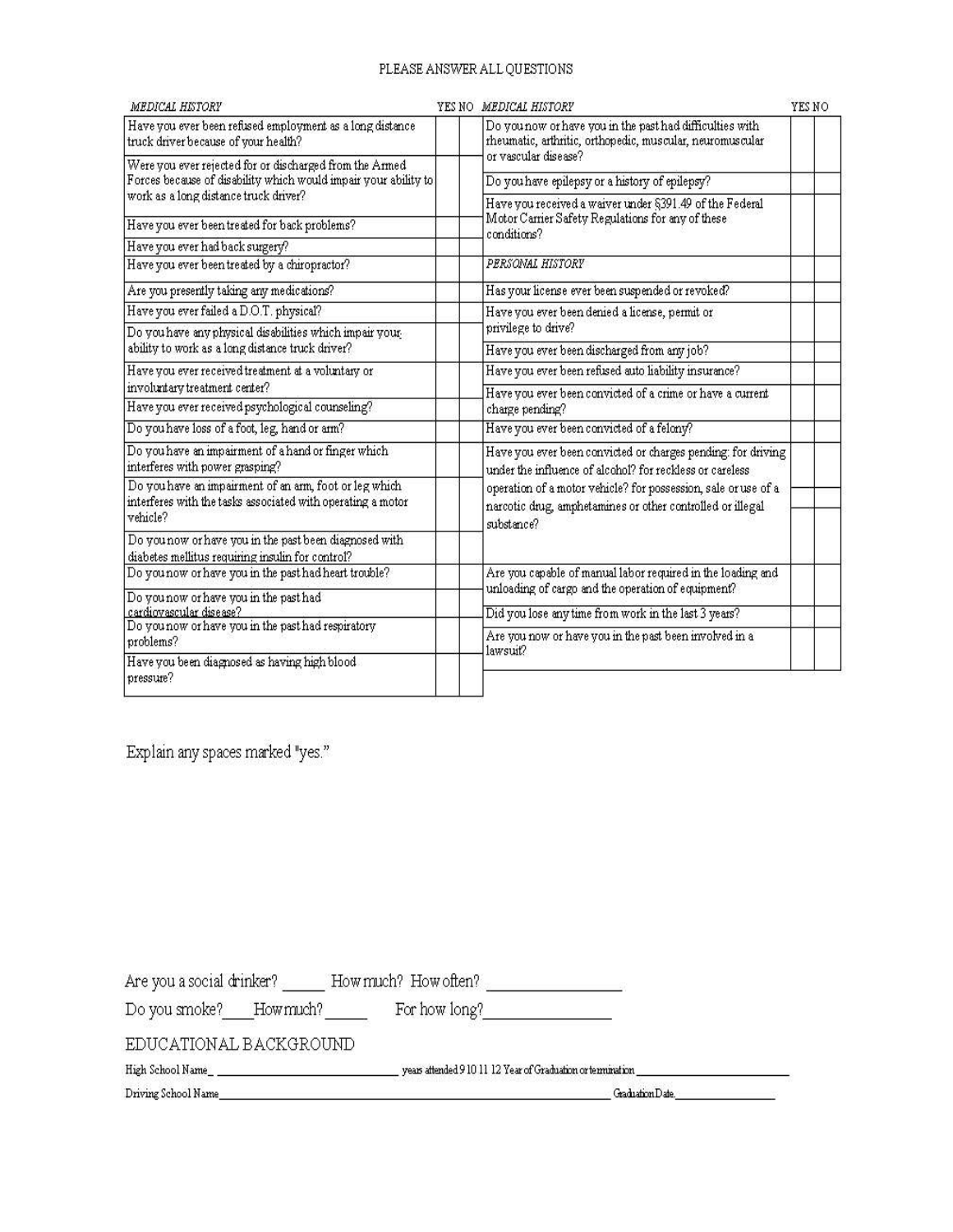#### **DRIVING EXPERIENCE**

| Class of equipment      | Type of equipment<br>(van, tank, flat, etc.) | Dates From | To | Approx. No. Miles<br>(total) |
|-------------------------|----------------------------------------------|------------|----|------------------------------|
| Straight truck.         |                                              |            |    |                              |
| Tractor & semi-trailer. |                                              |            |    |                              |
| Tractor & two trailers. |                                              |            |    |                              |
| Other.                  |                                              |            |    |                              |

#### **TRAFFICCONVICTIONS**

List all traffic convictions and forfeitures for the past 3 years (any mother vehicle, other than parking violations)

| Date | Location (state) | Violation | Penalty |
|------|------------------|-----------|---------|
|      |                  |           |         |
|      |                  |           |         |
|      |                  |           |         |

### **ACCIDENT RECORD**

List all accident involvements with any motor vehicle for past 3 years (if none, write none)

| Date | Type of<br>Vehicle | Nature of<br>accident (head-<br>on, rear-end, etc) | Were<br>you at<br>fault? | Were<br>you<br>ticketed? | Fatalities | Injuries | Amount of Property Damage? |
|------|--------------------|----------------------------------------------------|--------------------------|--------------------------|------------|----------|----------------------------|
|      |                    |                                                    |                          |                          |            |          |                            |
|      |                    |                                                    |                          |                          |            |          |                            |
|      |                    |                                                    |                          |                          |            |          |                            |

**TO EXPEDIATE PROCESSING, PLEASE INCLUDE COPIES OF THE FOLLOWING DOCUMENTS:**

1.DOT physical

2.Motor vehicle report

3.Accident report (if accident occurred in the last 3 years)

4.School certificate or transcripts (if attended in the last 3 years)

#### **TO BE READ AND SIGNED BY APPLICANT**

I authorize you to make such investigations and inquiries of my personal, employment, financial or medical history and other related matters as ma be necessary in arriving at an employment decision. (Generally, inquiries regarding medical history will be made only

if and after a conditional offer of employment has been extended.) I hereby release employers, schools, health care providers and other persons from all liability in responding to inquiries and releasing information in connection with my application.

In the event of employment, I understand that false or misleading information giving in my application or interview(s) may result in discharge. I understand, also, that I am required to abide by all rules and regulations o Company.

I understand that information I provide regarding current and/or previous employers may be used, and those employees) will be contacted, for the purpose of investigating my safety performance history as required by 49 CFR 391.23(d) and (e). I understand that I have the right to:

\*Review information provided by previous employers;

\*Have errors in the information corrected by previous employers and for those previous employers to re-send the corrected information to the prospective employer; and

\*Have a rebuttal statement attached to the alleged erroneous information, if the previous employees) and I cannot agree on the accuracy of the information.

*This certifies that this application was completed by* me, *and that all entries on it and information in it are true and completed to the best of my knowledge.*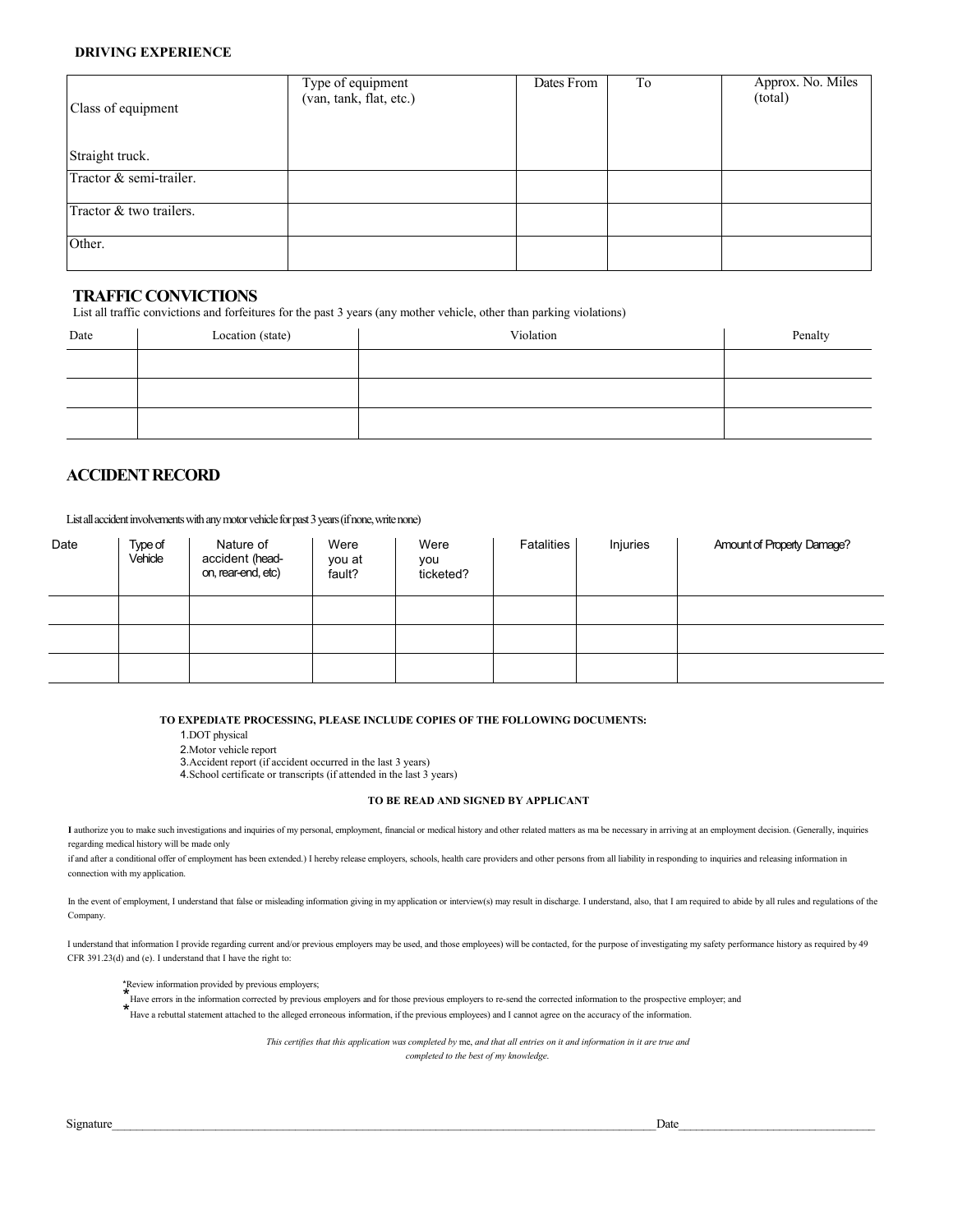# TRIANGLE TRUCKING, INC. 2250 Hein Ave. SALINA, KS 67401-8114

As a condition of employment I, example 1 and  $\frac{1}{2}$  give my consent for Triangle Trucking, Inc., to be able to drug or alcohol test me at any time during my employment.

Signed\_\_\_\_\_\_\_\_\_\_\_\_\_\_\_\_\_\_\_\_\_\_\_\_\_\_\_\_

Date\_\_\_\_\_\_\_\_\_\_\_\_\_\_\_\_\_\_\_\_\_\_\_\_\_\_\_\_\_\_

During the past three years, have you tested positive or refused to test on any pre-employment drug and alcohol test administered by an employer that you applied to, but did not obtain, safety-sensitive transportation work covered by DOT drug and alcohol testing rules.

Yes\_\_\_\_\_\_\_\_\_\_\_ No\_\_\_\_\_\_\_\_\_\_\_\_

During the past three years, have you tested positive or refused to test on any drug or alcohol tesl administered by any employer for which you were working.

Yes\_\_\_\_\_\_\_\_\_\_\_ No\_\_\_\_\_\_\_\_\_\_\_\_